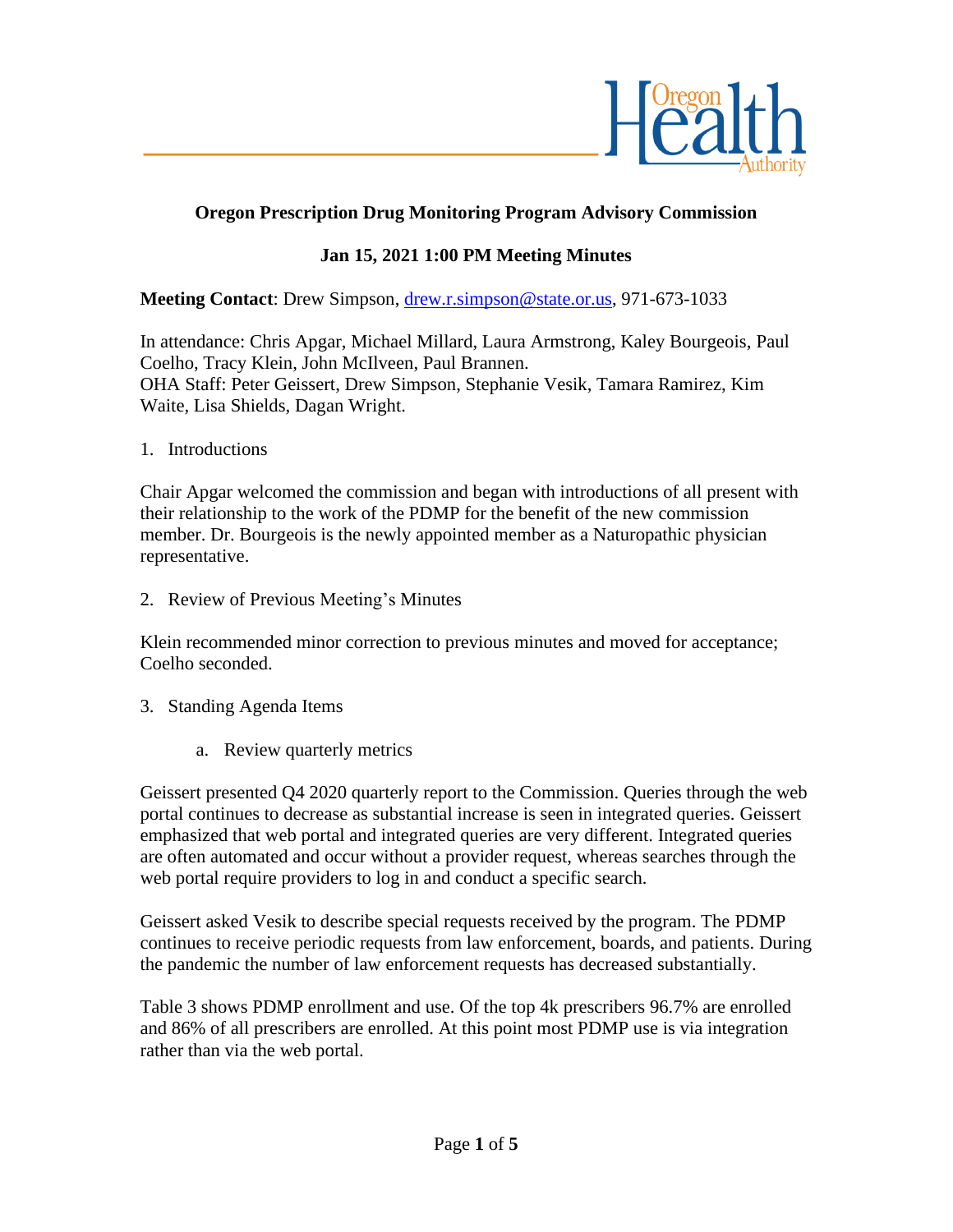Coelho requested to include in this report the percent of prescribers who prescribe greater than 90 MED during that quarter. Coelho indicated it would be useful to see the trend of this particularly risky prescribing pattern.

Gabapentin prescription reporting continues to increase. Collection began Jan 2020.

Vesik presented an update on pharmacy reporting and compliance.

Vesik presented a question to the commission on where to draw the line with deactivation of unused prescriber accounts. The rules and statute do not require an account to be deactivated after a specified period of inactivity for prescribers and pharmacists but does for delegates (6 months). The question was asked should the PDMP deactivate accounts that are not being used after a certain timeframe? This would only apply to accounts that do not fall under the registration mandate. For example, prescribers without a DEA number, pharmacists and out of state prescriber accounts. The Commission conferred and decided that after 6 months of inactivity the account should be deactivated. These individuals would still be eligible to have their accounts reactivated at any time.

b. Research study updates

Wright presented a research update. There are two new staff coming onboard in January – a new research analyst and an epidemiologist. These new staff members will be instrumental in working on the backlog of data use agreements.

McIlveen asked if Wright was working with the NW Indian Health Board. Wright reported they are involved and have been great to work with.

4. PDMP proposed fee increase

Waite presented a proposed fee increase on all healthcare licensees to fund the Oregon PDMP. The fee would change from \$25 annually to \$35 annually. This would be the first fee increase since the program was first established in 2009.

Waite presented the increase in terms of the expanded scope and responsibilities the program has experienced since it was founded and the increase in staff to address the expanded scope of the PDMP. Changes include interstate data sharing, EHR and EDIE integration, PDMP Advisory Subcommittee work, peer comparison reports, and director level reports.

The Commission discussed the need for increased fees and alternate program funding sources. Coelho and Apgar commented that payers need to also be responsible for funding the program and that high utilizers should be contributing more. Coelho described the strong benefit to payers that the PDMP provides by assisting to reduce overdoses and thus reducing costs.

Apgar requested that PDMP take this message back to the OHA Office of the Director to request a review in PDMP funding with a look to more diverse funding for the PDMP noting that grants do not provide stable funding for the PDMP. Simpson committed to communicating this to the legislative liaison and commented that PDMP staff is not able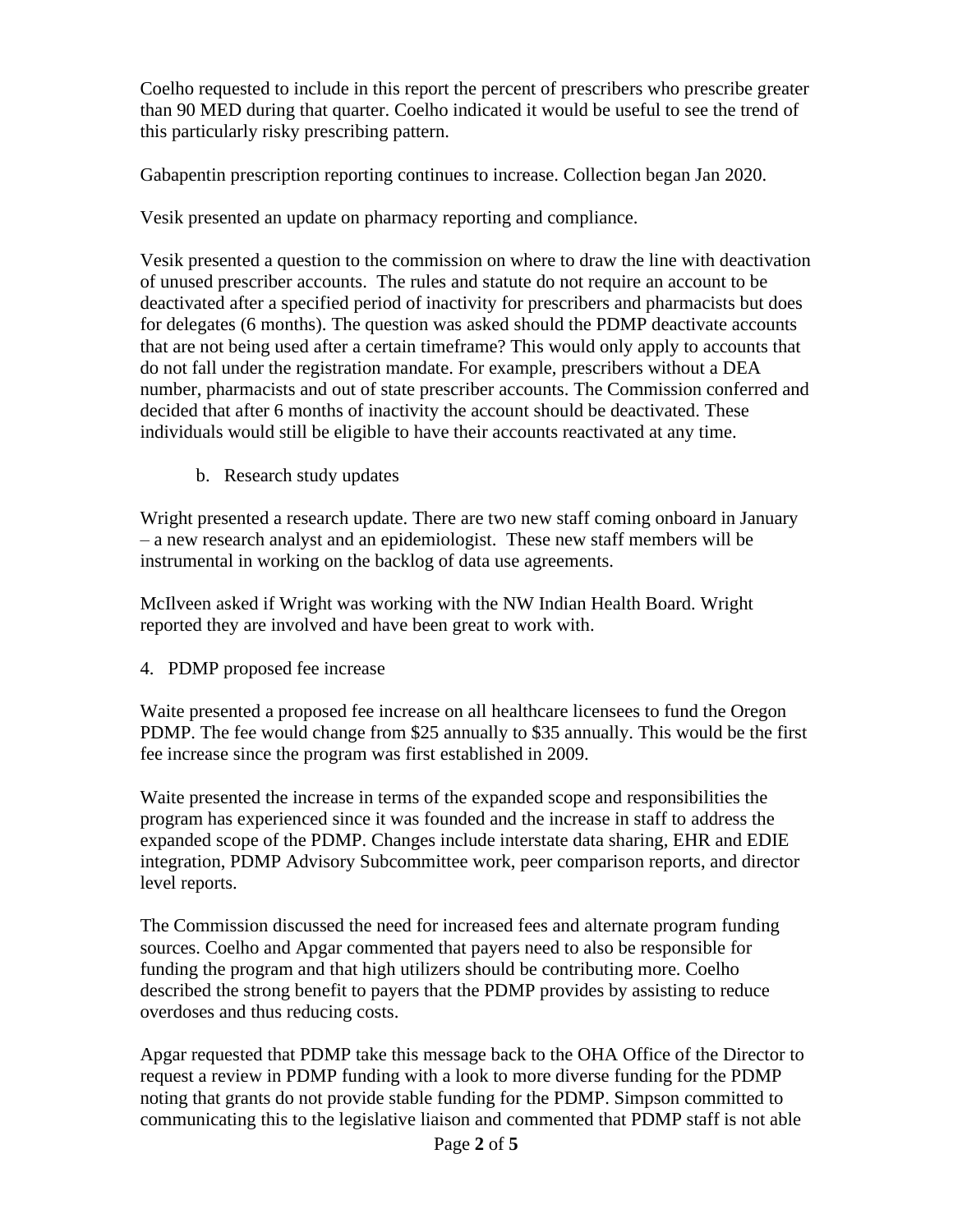to advocate for legislative change and will have to see how to enlist outside groups to recommend these changes. Chisholm commented that each member should take this message back to their respective associations to discuss with their legislative outreach offices.

Apgar recommended the Commission communicate this message directly to the OHA Office of the Director. Simpson will verify the ideal avenue for the Commission to communicate directly to the OHA Office of the Director and will coordinate that with Apgar. Likely an official letter from the Advisory Commission to the Director would be most appropriate. Simpson will coordinate with Chisholm and communicate back to Apgar.

5. Review of Potential Legislative concepts, Advisory Commission Vote

## **Non-PDMP Pseudoephedrine tracking system**

**Description:** Implement an IT system outside of the PDMP used to track non-prescribed purchases of Pseudoephedrine in real time and nationwide. Similar systems have been set up in other states which allows pseudoephedrine to be sold without a prescription; a pharmacist must enter government issued ID into the tracking system at the time of sale. **Pros:** Real time tracking prevents prescription from being used the same day at multiple pharmacies.

**Cons:** Partially redundant system to the PDMP.

**Feasibility:** Feasible**.** Majority of implementation work is unrelated to PDMP.

# **Fiscal impact:** None to OHA/PHD

# **PDMP Advisory Commission Official Position:**

(2020 position) Advisory Commission is in favor of unscheduling pseudoephedrine. (2020 position) Advisory Commission has no position on the type of alternate tracking system used to track it.

(2021 position) Advisory Commission in favor of an alternate tracking system . **Discussion Notes:**

No significant discussion. Similar to bill presented last session.

## **Prescriber overdose notification**

**Description:** Allow PDMP data to be used to identify and notify prescribers when someone they prescribed a controlled substance to overdoses. Allow disclosure of PDMP data to contractors for this purpose as long as security and retention requirements are followed.

**Pros:** Improved provider collaboration and improved prescribing practices.

**Cons:** Increased scope of PDMP data use. Decreased privacy.

**Feasibility:** Feasible.

## **PDMP Advisory Commission Official Position:**

2021: Opposed due to a likely large fiscal impact and limited impact on illicit overdoses. Prescription overdoses continue to decrease while illicit overdoses are the primary issue. Funds and efforts should be used on more timely issues.

## **Discussion Notes:**

Coelho described the benefits and rationale behind the overdose notification and described Oregon's need to address the shift in overdose to illicit fentanyl that is expected. Commission discussed the need for additional funds and energy to go towards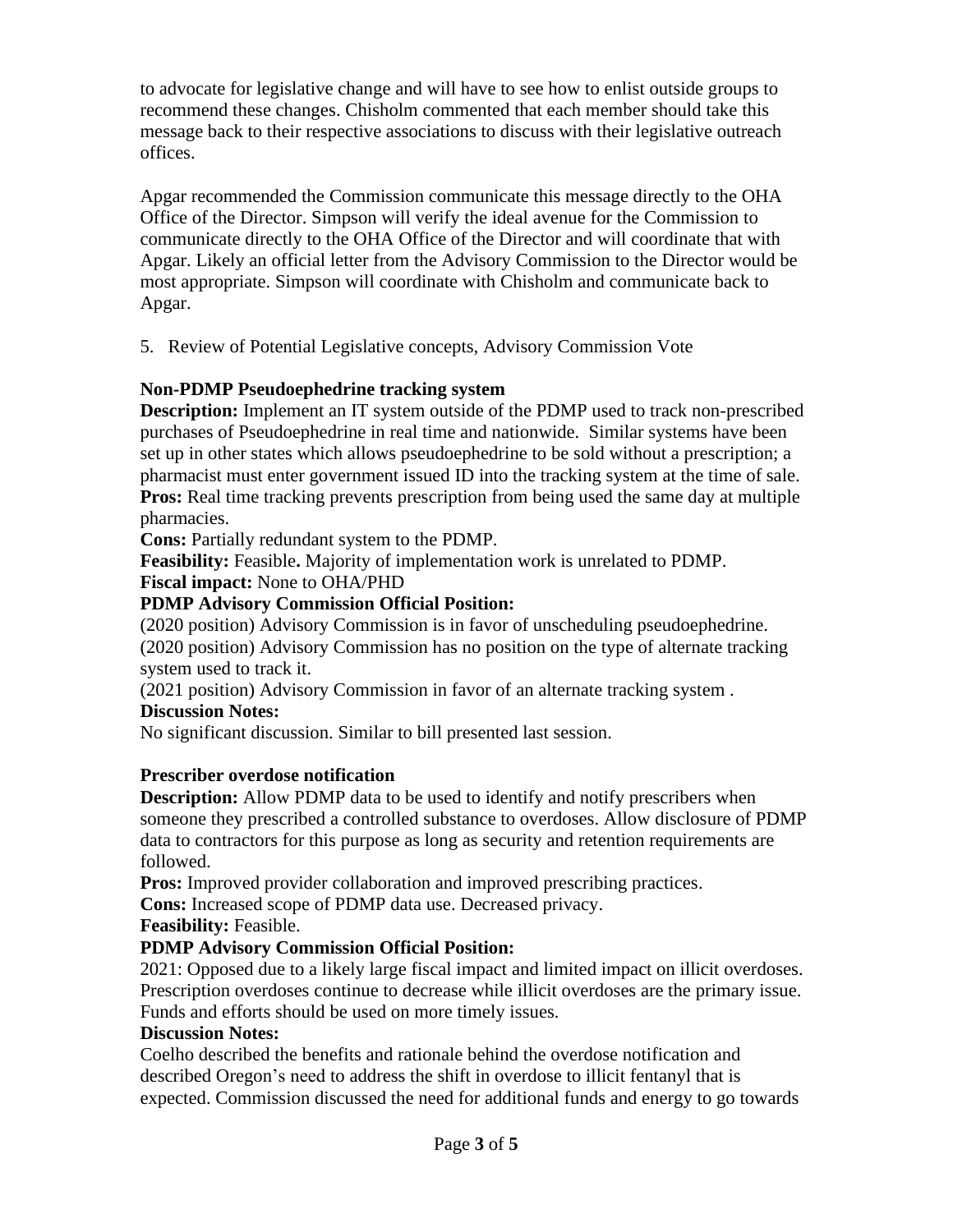illicit not prescribed overdoses. Simpson commented that there is no bill currently being considered but there is interest from stakeholder groups.

#### **PDMP Provider Fee increase**

**Description:** Increase fee from \$25 to \$35 annually for Oregon healthcare providers to fund the PDMP.

**Pros:** Improved program sustainability.

**Cons:** Increased burden on Oregon healthcare providers.

**Feasibility:** Feasible.

#### **PDMP Advisory Commission Official Position:**

Neutral with the request that other funding sources be explored for long term sustainability.

#### **Discussion Notes:**

The primary discussion was held during Waite's presentation. The Commission would like a broader conversation beyond this legislation to improve PDMP funding.

#### 6. Old Business

a. Harold Rogers update

Simpson gave an update on the Harold Rogers award. Three goals will be covered: surveillance improvements, pharmacy compliance standardization, and evaluation of recent initiatives. The team is currently in the contracting phase for the evaluation with Comagine and HIT Commons.

b. Medicaid Funding Application

The PDMP is in the process of becoming a certified CMS PDMP which will allow the PDMP to access matched funding for operational spending. The team is currently working on the data use agreement with Medicaid which will allow the allocation to be determined.

c. Peer Comparison Reports update

These reports were planned to be in production in Q4 2020 but have been delayed. The reports will be in production Q1 2021. HIT Commons will assist in promoting peer comparison reports via the Org management tool.

7. New Business

No new business.

#### 8. Open Issues

Simpson announced that two new staff have been hired to fill the long-standing holes in the PDMP analyst staff. They will be coming onboard in the next couple of weeks and only one open position will remain.

Waite commented that there is an additional bill being considered that will change the fund type that holds PDMP funds. This fund will allow PDMP funds to be comingled with other OHA funds which would permit other OHA funds to cover the PDMP if there is a shortfall in PDMP funding. There was significant opposition to this bill from the Advisory Commission if there were not strong protections in place to prevent PDMP funds from being used for non-PDMP related activities. Simpson and Waite will evaluate the bill and circle back to the Commission if there is not sufficient protection.